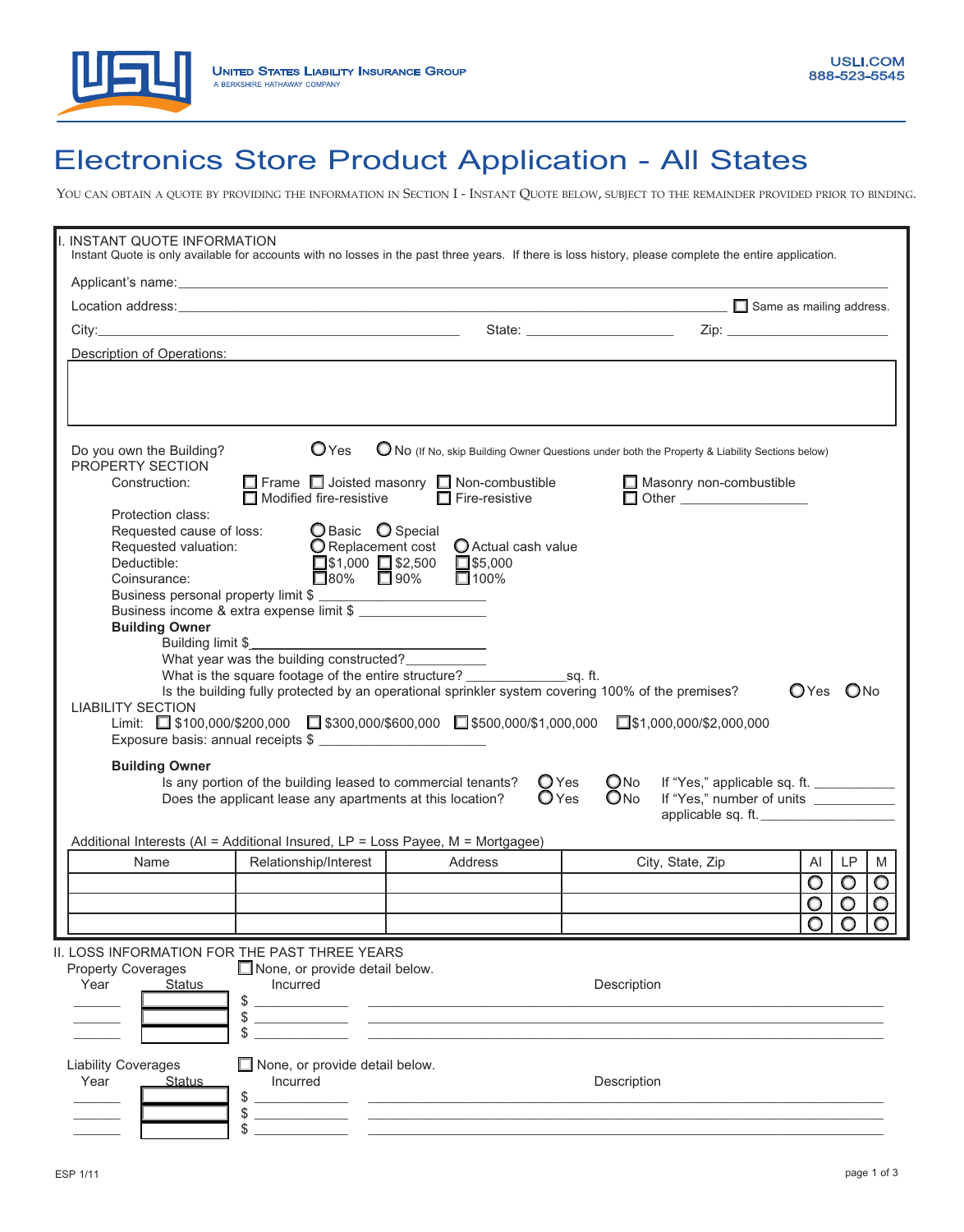| III. ADDITIONAL PROPERTY INFORMATION                                                                                                                                                                                                                                                                                                     |                                                         |                                   |
|------------------------------------------------------------------------------------------------------------------------------------------------------------------------------------------------------------------------------------------------------------------------------------------------------------------------------------------|---------------------------------------------------------|-----------------------------------|
| If you own the building and it is more than 10 years old, please complete the following:                                                                                                                                                                                                                                                 |                                                         |                                   |
| Age of roof ____________yrs. Plumbing updated (yr) ____________________Electrical updated (yr) _______________ Heating updated (yr) ______________                                                                                                                                                                                       |                                                         |                                   |
| Roof type: □ Flat □ Wood shake □ Shingle □ Metal □ Tile □ Slate                                                                                                                                                                                                                                                                          |                                                         | □ Other <u>__________________</u> |
| Lead Galvanized<br>Plumbing type:□PVC □ Copper                                                                                                                                                                                                                                                                                           | $\Box$ Other                                            |                                   |
| What type of burglar alarm is on the premises? $\bigcirc$ Central station $\bigcirc$ Local gong $\bigcirc$ None                                                                                                                                                                                                                          |                                                         |                                   |
| How many years has the applicant been at the current location?                                                                                                                                                                                                                                                                           |                                                         |                                   |
| IV. ELIGIBILITY CRITERIA                                                                                                                                                                                                                                                                                                                 |                                                         |                                   |
| 1. No bankruptcies, tax or credit liens against the applicant in the last five years                                                                                                                                                                                                                                                     |                                                         | OTrue OFalse                      |
| 2. Coverage has not been cancelled or non-renewed in the last three years (not applicable in Missouri)<br>If "False," advise reason and a state of the state of the state of the state of the state of the state of the state of the state of the state of the state of the state of the state of the state of the state of the state of |                                                         | OTrue OFalse                      |
| <b>Property</b>                                                                                                                                                                                                                                                                                                                          |                                                         |                                   |
| 1. For any building built prior to 1978, 100% of the electric wiring is on functioning and<br>operating circuit breakers with a minimum of 100 AMP service                                                                                                                                                                               |                                                         | O N/A O True O False              |
| 2. For any building built prior to 1978, there is no aluminum wiring or knob and tube wiring                                                                                                                                                                                                                                             |                                                         | O N/A O True O False              |
| 3. Functioning and operational fire extinguishers available                                                                                                                                                                                                                                                                              |                                                         | OTrue O False                     |
| 4. Functioning and operational smoke and/or heat detectors in all units and/or occupancies                                                                                                                                                                                                                                               |                                                         | ◯ True ◯ False                    |
| <b>General Liability</b>                                                                                                                                                                                                                                                                                                                 |                                                         |                                   |
| 1. No products sold under the applicant's name or label                                                                                                                                                                                                                                                                                  |                                                         | OTrue OFalse                      |
| 2. No modifications performed on any products                                                                                                                                                                                                                                                                                            |                                                         | OTrue OFalse                      |
| 3. No sale, maintenance or repair of security systems                                                                                                                                                                                                                                                                                    |                                                         | OTrue OFalse                      |
| 4. No armed security or weapons on the premises                                                                                                                                                                                                                                                                                          |                                                         | OTrue OFalse                      |
| V. ADDITIONAL APPLICANT INFORMATION                                                                                                                                                                                                                                                                                                      |                                                         |                                   |
| $\Box$ Corporation<br>Form of Business:<br>$\Box$ Individual                                                                                                                                                                                                                                                                             | $\Box$ LLC<br>$\Box$ Partnership<br>$\Box$ Other $\Box$ |                                   |
| What year did the business start?                                                                                                                                                                                                                                                                                                        |                                                         |                                   |
|                                                                                                                                                                                                                                                                                                                                          |                                                         |                                   |
|                                                                                                                                                                                                                                                                                                                                          |                                                         |                                   |
|                                                                                                                                                                                                                                                                                                                                          |                                                         |                                   |
|                                                                                                                                                                                                                                                                                                                                          |                                                         |                                   |
| Audit contact name: example and the set of the set of the set of the set of the set of the set of the set of the set of the set of the set of the set of the set of the set of the set of the set of the set of the set of the                                                                                                           |                                                         |                                   |
|                                                                                                                                                                                                                                                                                                                                          |                                                         |                                   |

**Virginia Notice:** Statements in the application shall be deemed the insured's representations. A statement made in the application or in any affidavit made before or after a loss under the policy will not be deemed material or invalidate coverage unless it is clearly proven that such statement was material to the risk when assumed and was untrue.

**Minnesota Notice:** The clause "and/or authorization or agreement to bind the insurance." is replaced with "Authorization or agreement to bind the insurance may be withdrawn or modified based on changes to the information contained in this application prior to the effective date of the insurance applied for that may render inaccurate, untrue or incomplete any statement made with a minimum of 10 days notice given to the insured prior to the effective date of cancellation when the contract has been in effect for less than 90 days or is being canceled for nonpayment of premium."

**Colorado Fraud Statement:** It is unlawful to knowingly provide false, incomplete, or misleading facts or information to an insurance company for the purpose of defrauding or attempting to defraud the company. Penalties may include imprisonment, fines, denial of insurance, and civil damages. Any insurance company or agent of an insurance company who knowingly provides false, incomplete, or misleading facts or information to a policyholder or claimant for the purpose of defrauding or attempting to defraud the policyholder or claimant with regard to a settlement or award payable from insurance proceeds shall be reported to the Colorado division of insurance within the department of regulatory agencies.

**District of Columbia Fraud Statement: WARNING:** It is a crime to provide false or misleading information to an insurer for the purpose of defrauding the insurer or any other person. Penalties include imprisonment and/or fines. In addition, an insurer may deny insurance benefits if false information materially related to a claim was provided by the applicant.

**Florida Fraud Statement:** You are agreeing to place coverage in the surplus lines market. Superior coverage may be available in the admitted market and at a lesser cost. Persons insured by surplus lines carriers are not protected under the Florida Insurance Guaranty Act with respect to any right of recovery for the obligation of an insolvent unlicensed insurer.

**Kentucky Fraud Statement:** Any person who knowingly and with intent to defraud any insurance company or other person files an application for insurance containing any materially false information or conceals, for the purpose of misleading, information concerning any fact material thereto commits a fraudulent insurance act, which is a crime.

**Maine and Washington Fraud Statement:** It is a crime to knowingly provide false, incomplete or misleading information to an insurance company for the purpose of defrauding the company. Penalties may include imprisonment, fines or a denial of insurance benefits. **New Jersey Fraud Statement:** Any person who includes any false or misleading information on an application for an insurance policy is subject to criminal and civil penalties.

**New York Fraud Statement:** Any person who knowingly and with intent to defraud any insurance company or other person files an application for insurance or statement of claim containing any materially false information, or conceals for the purpose of misleading, information concerning any fact material thereto, commits a fraudulent insurance act, which is a crime and shall also be subject to a civil penalty not to exceed five thousand dollars and the stated value of the claim for each such violation.